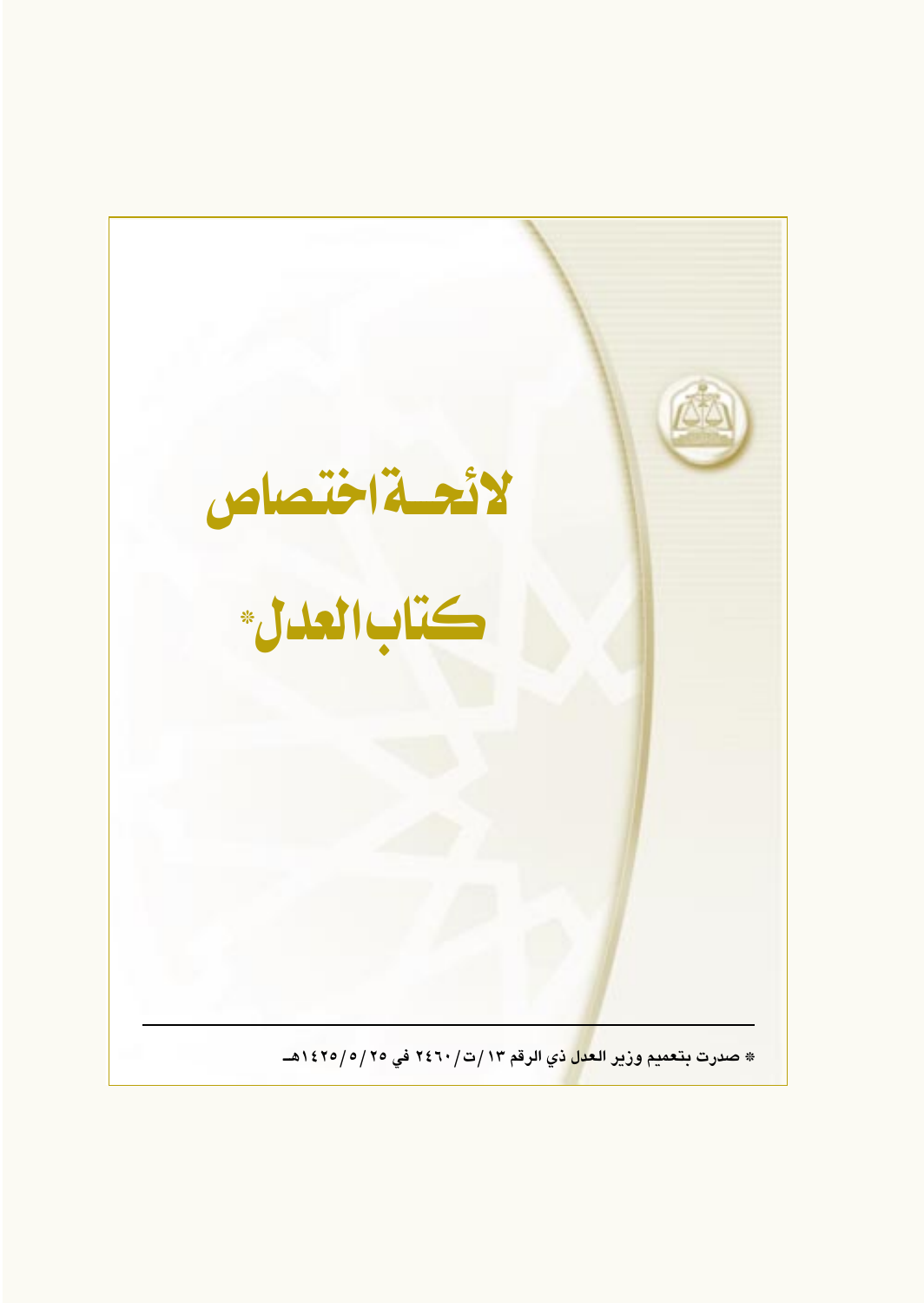المادة الأولى : تدل الكلمات والعبارات الآتية الواردة في هذه اللائحة على المعــاني المبينة أمام كل منها :

الوزارة: وزارة العدل.

كتابة العدل: إدارة حكومية شرعية ذات اختصاص ولائي تتولى توثيق العقو د و الإقرارات .

كاتب العدل : موظف حكومي مؤهل شرعاً ونظاماً معين على وظيفة كاتب عدل أو رئيس كتابة عدل يختص بتوثيق العقود والإقرارات .

الإحالة : مذكرة توجه من رئيس الدائرة إلى كاتب العدل .

الضبط : تدوين العقود والإقرارات الشرعية والنظامية بعد استكمال مسوغاتها في المجلد الخاص بذلك ويسمى مجلد الضبط .

مجلد الضبط : دفتر متسلسل الصفحات يجرى به تدوين العقود والإقرارات، وأخذ تواقيع الأطراف والشهود.

كاتب الضبط : الموظف المختص بتحرير جميع ما يتم ضبطه لدى كاتب العدل وما يترتب على ذلك من تنظيم صك ونحوه والقيام بكل ما يعهد به إليه الرئيس المباشر في نطاق واجبات الو ظيفة .

 $\frac{1}{2}$ هر العدد (٢٢) رجب ١٤٢٥هـ = ١٦٨ ــ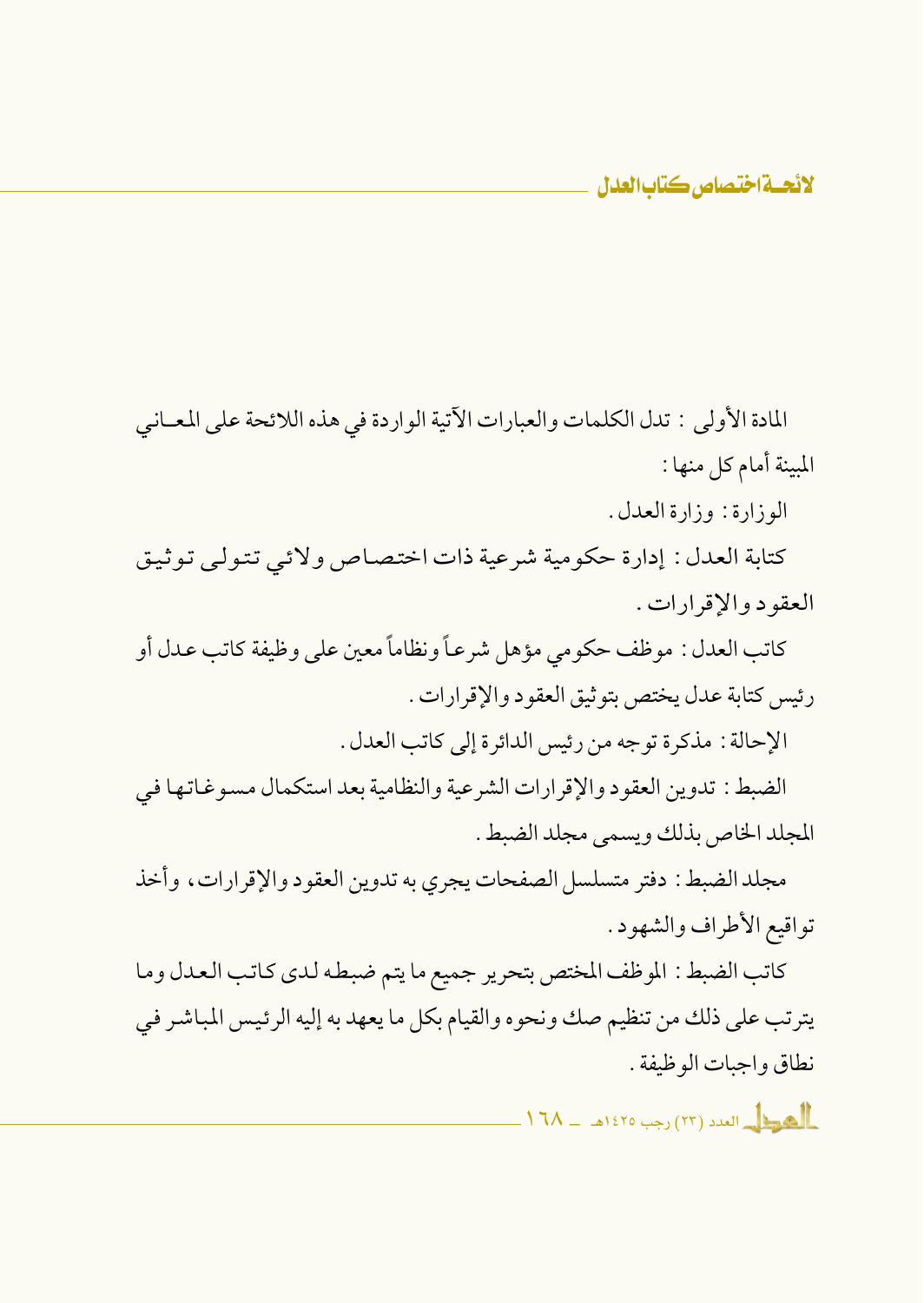التسجيل : نقل محتوى الصكوك المنظمة حرفياً بعد ضبطها لدى كاتب العدل ، ويتم تحت رقم متسلسل غير متناه .

السجل : دفتر متسلسل الصفحات يجرى به نقل محتوى الصكوك وما يطرأ عليها حرفياً، ويحمل رقماً متسلسلاً غير متناه.

المسجِّل: الموظف المختص بنقل محتوى الصكوك الصيادرة من كاتب العدل المباشر أو سواه ممن له حق الإجراء من الناحية الشرعية والنظامية إلى سجلها بعد تو ثيقها وما يطرأ عليها .

الصك : الوثيقة المستكملة لإجراءاتها الشرعية والنظامية المتضمنة لمحتوى ماتم ضبطه لدى كاتب العدل .

رقم وتاريخ الصك : رقم وتاريخ تسجيله في سجله ، ويدونان بأعلى الصك مشتملاً على تقسيم كاتب العدل .

التوثيق : مجموعة الإجراءات التي يقوم بها كاتب العدل في ضبوطه وسجلاته ابتداء من الضبط وانتهاء بتوقيع الصك وختمه وتسليمه .

التهميش : الإجراء الطارئ على الصك أو السجل أو دفتر الضبط من نقل أو رهن أو توثيق أو إيقاف أو إلغاء أو تعديل أو إضافة ونحوه .

التظهير : التنويه في المكان المخصص لذلك في الصك برقم جلد الضبط وصحيفته وجلد السجل وصحيفته وعدد التسليم وتوقيع كاتب الضبط والمنظم .

الخرجة : الاستدراك الناشئ عن سهو فيماتم ضبطه أو تسجيله أو تنظيمه، توضع على صحيفة الضبط أو السجل أو الصك وتكون أمام موقعها الأصلي ما أمكن وتعطى 179 ــ العدد (٢٣) رجب ١٤٢٥هـ ـ الصيدا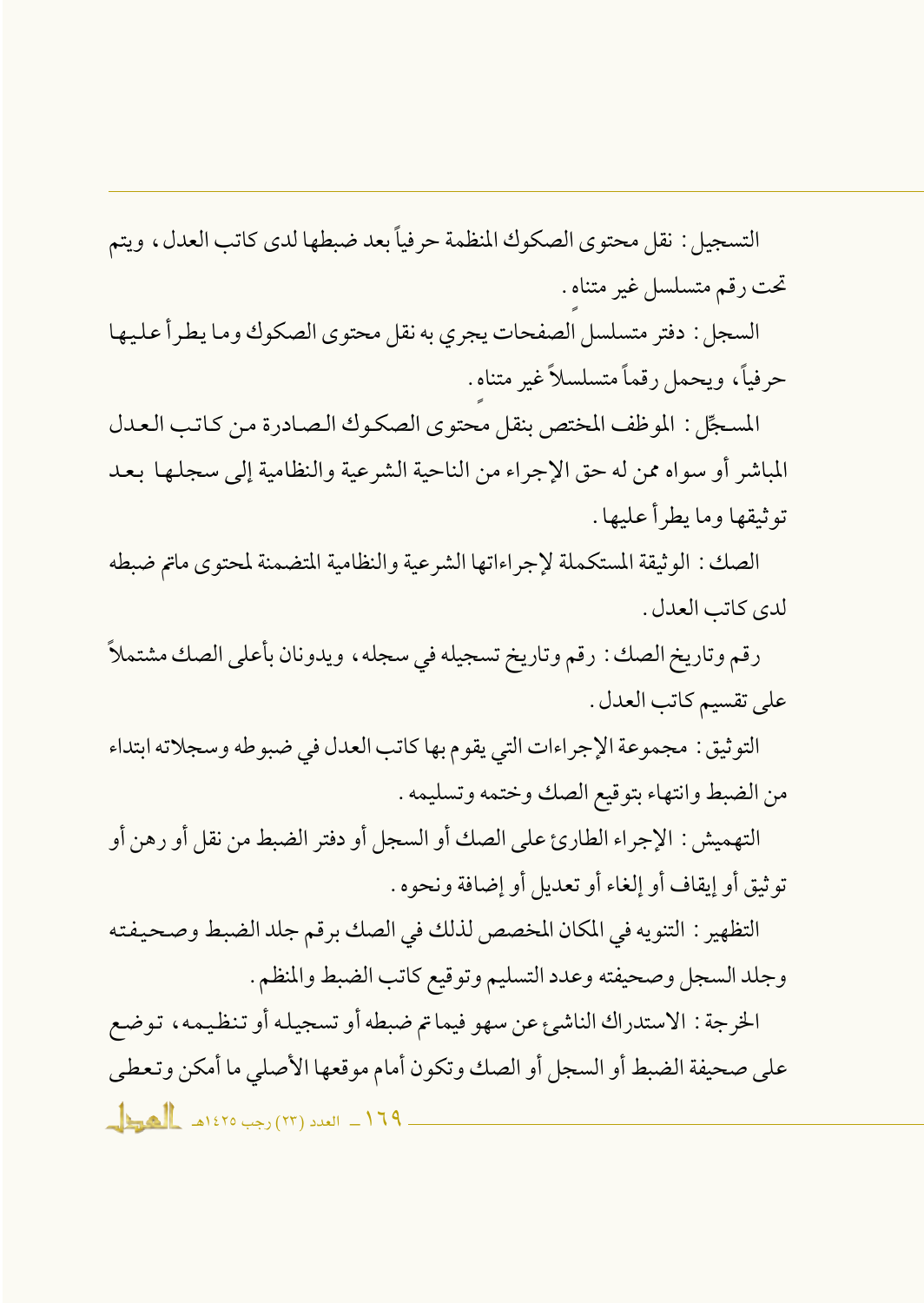رقماً يدل على موضعها . الإفراغ : نقل ملكية محتوى الصك أو جزء منه من طرف إلى آخر . الحجة : صك استحكام بملكية عقار معين مستكملاً جميع الإجراءات الشرعية والنظامية، يصدر من المحكمة المختصة . الفرز : تجزئة محتوى الصك إلى عدة أجزاء وفق التعليمات المنظمة لها . الدمج : ضم صكوك محدودين متجاورين أو أكثر في صك واحد . الختم الذاتي : الختم الشخصي لكاتب العدل يحتوي على اسمه الثلاثي المعتمد لدي الو زارة .

الختم الرسمي : الختم المعتمد لإدارة كتابة العدل من قبل الوزارة و يحتوي على اسم الوزارة وشعارها واسم كتابة العدل، تختم به الضبوط والسجلات والصكوك والشروحات .

المادة الثانية : يختص كاتب العدل بتو ثبق العقود والإقرارات الشرعية ، وإصدار الصكوك المتعلقة بها وفق ما تقضي به الأصول الشرعية والأنظمة المرعية و ما تسنده الوزارة إليه مستقبلاً، ما لم ينص نظام أو تعليمات على استثناء شيء منها، ومن بين هذه العقود والإقرارات التي يختص كاتب العدل بتوثيقها :

> ب– الرهون وفكها . أ- انتقال ملكية العقارات . د-تسلُّم المبالغ والتعويضات . ج- عقود الشركات . هـ- قبول المنح السكنية والزراعية . و- الوكالات المبنية على الإقرار .  $\mathcal{W}^* = \text{RHS}(\mathcal{W}) \rightarrow \text{RHS}$ اهـ $\blacksquare$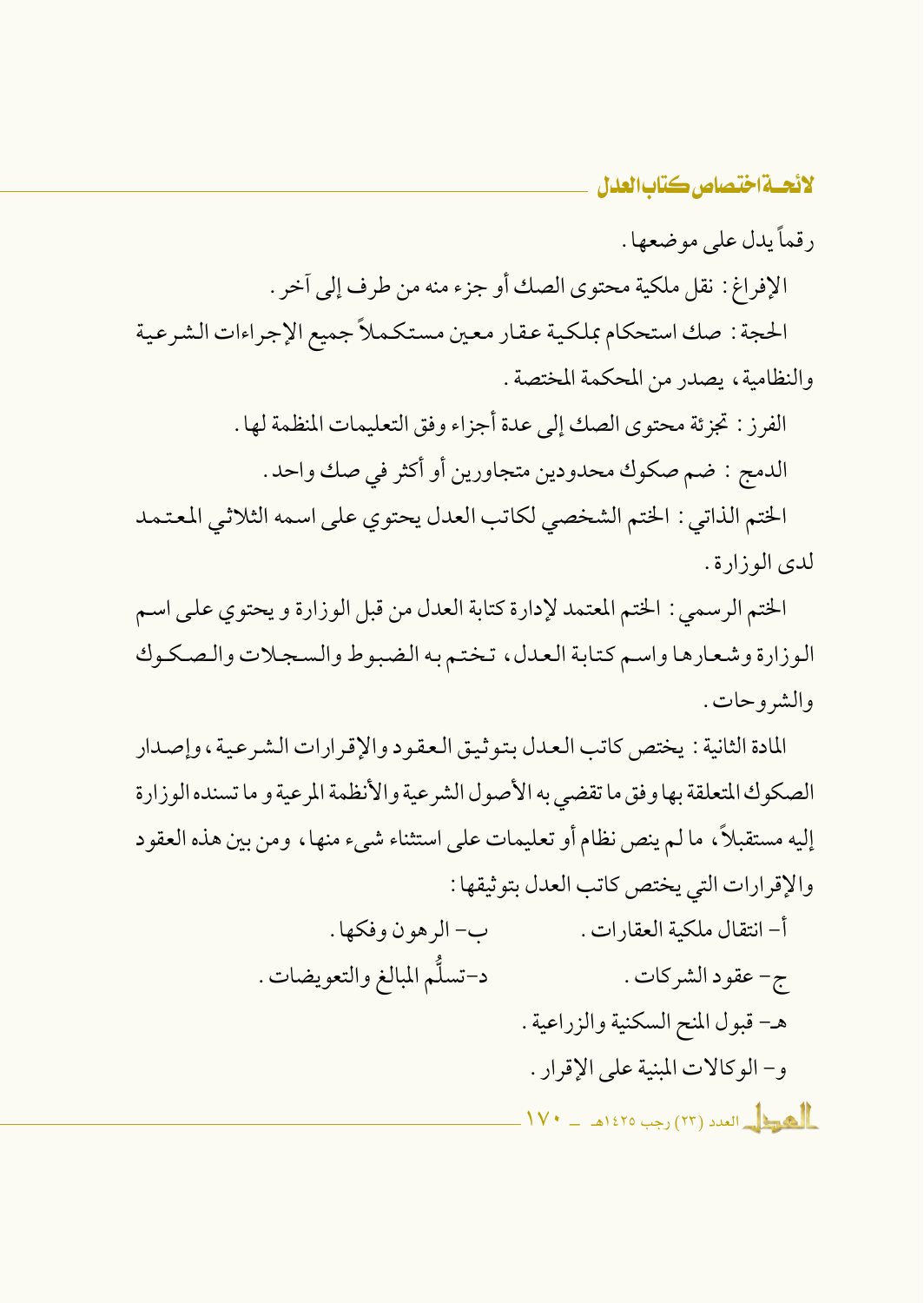ز– فسخ الوكالة أو العدول عنها سواء من قبل الوكيل أو الموكل . ح- الوصايا أو الرجوع عنها . ط- التنازل عن مبالغ أو أعيان أو جنسية . ى- الكفالة وفكها . ك- قسمة التراضي بين البالغين . المادة الثالثة : العقود والإقرارات التي تحتاج إلى إثبات أو حكم أو يمين أو سماع بينات

أو جرح أو تعديل، هذه ليس لكاتب العدل إجراء شيء منها .

المادة الرابعة : يتحدد الاختصاص المكانى لكاتب العدل في توثيق العقارات بالاختصاص المحدد لكتابة العدل عند إنشائها من الجهة المختصة، وفي حال عدم تحديد ذلك تكون ولاية كتابة العدل تبعاً لو لاية المحكمة .

المادة الخامسة : ليس لكاتب العدل توثيق عقد أو إقرار يتعلق بعقار مما هـو خـارج عـن اختصاصه المكاني ، ما عدا الإقرار بالو صية بعقار وقسمة التر اضي وتو ثيق عقود الشر كات المشتملة أعيانها على عقارات، وما يراه وزير العدل مستقبلاً، وإذا فعل فلا اعتبار لعمله ويكون مسؤولاً عن ذلك، وعلى من عرض عليه إجراءتم بهذه الصورة رفعه إلى وزارة العدل مع صورة إثبات شخصية المتقدم .

المادة السادسة : كتاب العدل مرتبطون إدارياً بوزارة العدل، ويجوز لهم مخاطبة الجهات الحكومية ذات الاختصاص مباشرة وكل من له علاقة باختصاصهم فيما يتطلبه عملهم، وفيما عدا ذلك مما يحتاج إلى توجيه يتم الرفع عنه للوزارة . المادة السابعة : تُشكَّل كتابات العدل على النحو التالي :

١٧١ ــ العدد (٢٣) رجب ١٤٢٥هـ المعط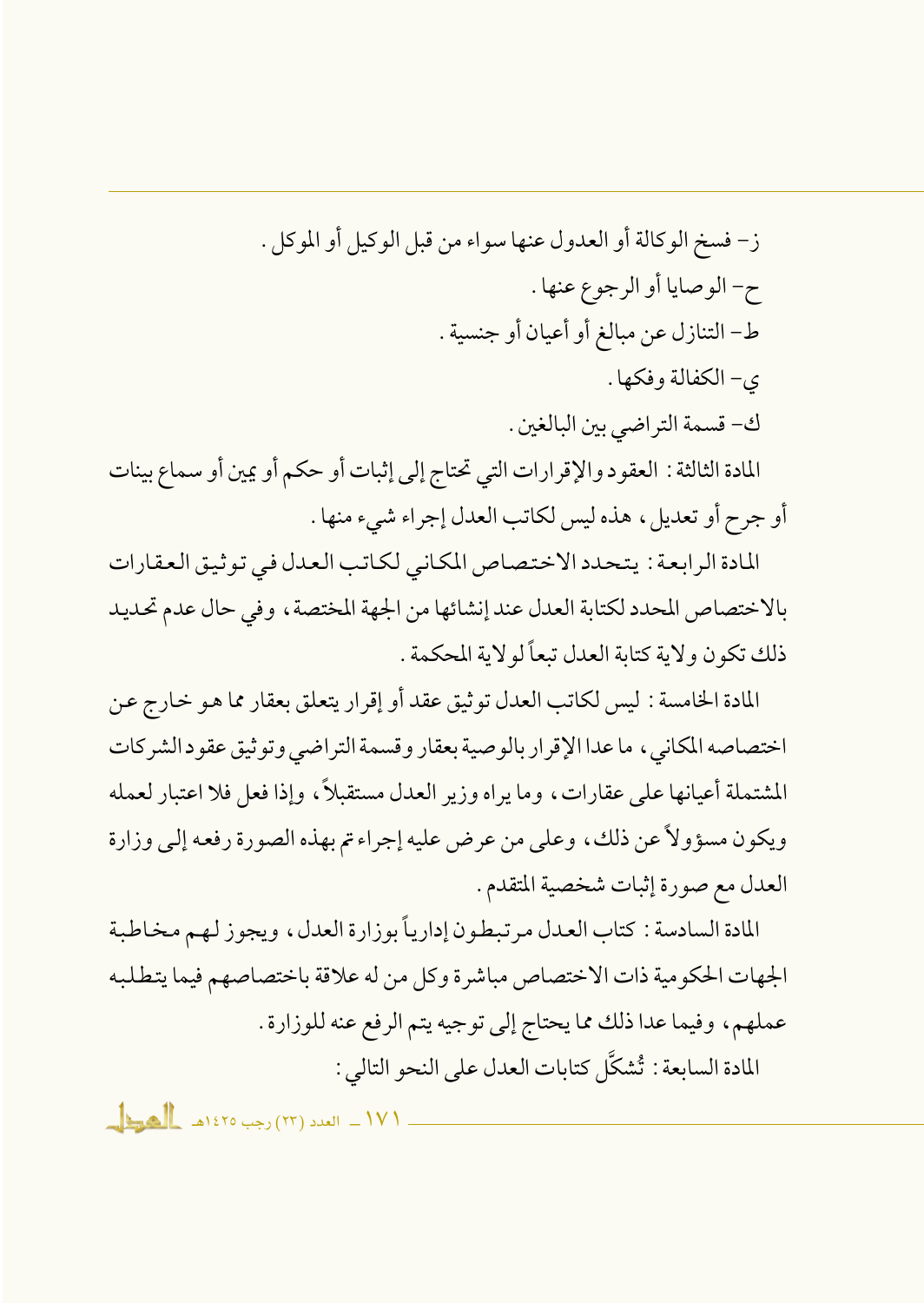١ – كتابة العدل الرئاسية وتتألف من ثلاثة كتاب عدل فأكثر ، يعين أحدهم رئيسـاً ويكون تقسيم مكتبه رقم(١) ولديه الختم الرسمي وهو المعنى بحفظه، والثاني مساعداً له وتقسيم مكتبه رقم (٢) تحت اسم مساعد رئيس كتابة عدل البلدة التي يعمل بها، ويتولى أعمال رئيس كتابة العدل أثناء غيابه، والثالث تحت تقسيم رقم (٣) وباسم كاتب العدل بكتابة عدل البلدة التي يعمل بها، ولكل مكتب كاتب عدل بعد ذلك رقم تسلسلي .

٢ـ كتابة العدل التي يعمل بها كاتبا عدل يسند إلى أحدهما الإشر اف على الأعمال الإدارية ومخاطبة الجهات الحكومية ومتابعة جميع الموظفين، ويكون تقسيم مكتبه رقم (١) تحت اسم كاتب عدل البلدة التي يعمل بها ولديه الختم الرسمي وهو المعنى بحفظه وتقسيم مكتب زميله الآخر رقم (٢) تحت اسم كاتب العدل بكتابة عدل البلدة التي يعمل بها، ويتولى أعمال كاتب العدل أثناء غيابه .

٣ـ كتابة العدل التي ليس بها سوى كاتب عدل واحد يقوم كاتب العدل بجميع الأعمال التي يقوم بها الرئيس في كتابة العدل الرئاسية ويكون تحت اسم كاتب عدل البلدة التي يعمل بها .

المادة الثامنة : مع مراعاة ما ورد في المادة (٢٥٢) من نظام تركيز مسؤوليات القضاء الشرعي والمادة (٩٤) من نظام القضاء يقوم القاضي بعمل كاتب العدل في البلدة التي لا يوجد بها سوى كاتب عدل واحد في حالة تمتعه بإجازة رسمية أو التحاقه بدورة تدريبية أو كف يده أو انقطاعه لسبب آخر ، مالم يصدر قرار بخلافه علىي أن يتم إجراء ذلك في ضبوط وسجلات كتابة العدل، ويكون تولى القاضي لأعمال كتابة العدل في الحالات المذكورة وسواها بناء على تعميد رسمي يصدر بذلك .

 $\frac{1}{2}$ ه بالعدد (٢٣) رجب ١٤٢٥هـ - ١٧٢ -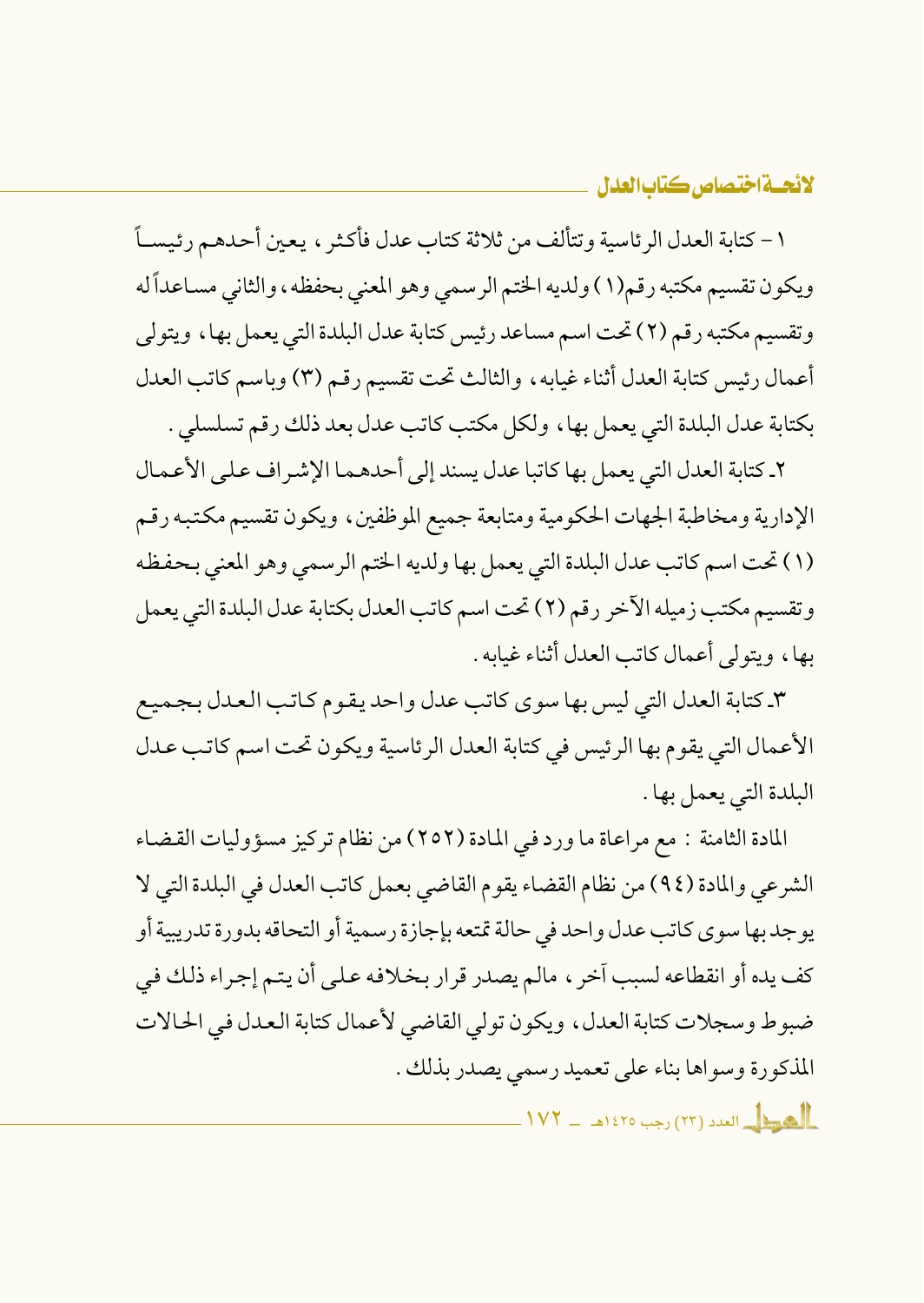المادة التاسعة : يجب على كاتب العدل توخي الدقة والتثبت وكمال النـزاهـة وإبراء الذمة فيما يقوم به من أعمال والمحافظة على الحقوق لذويها والامتناع والترفع عن كل ما يخالف أحكام الشرع وقواعده العامة إجراءً أو سلوكاً .

المادة العاشرة : يتولى رئيس كتابة العدل تو زيع الأعمال على كتاب العدل داخل دائر ته عن طريق مكتب الإحالات، ولا يسوغ لأي كاتب عدل اتخاذ أي إجراء إلا بعد الإحالة إليه على أن يشار في الضبط إلى رقم الإحالة وتاريخها .

المادة الحادية عشرة : يجب على كاتب العدل سماع الإقرارات والإشهاد عليها والتأكد من شخصية المقر والشهود والتثبت من الو ثائق والصكوك بنفسه وعدم استنابة أي من موظفى الإدارة في تولى شيء من ذلك .

المادة الثانية عشرة : لا يجوز لكاتب العدل أن يحرر أو يصدق الأوراق المتعلقة بمصلحته الذاتية أو المتعلقة بأصوله وفروعه من النسب وزوجته ، بل يقوم بذلك قاضي البلد .

المادة الثالثة عشرة : يعتمد كاتب العدل في إجراء نقل محتوى الصك أو الرهن أو التهميش ونحو ذلك على النسخة الأصلية للصك المقدمة له دون سواها .

المادة الرابعة عشرة : إذا تقدم لكاتب العدل من يحمل وكالة عن الغير لإجراء مبايعة أو ما يفيد نقل التملك أو الرهن ونحوه فيجب التحقق من كون الوكالة تنص على تخويل الوكيل بذلك .

المادة الخامسة عشرة : إذا قدمت مستندات أو صكوك ووثائق لكاتب العدل وظهر له منها شبهة التزوير أو التحريف أو أن أصولها ملغاة فعليه رفعها لوزارة العدل مع تحرير محضر بالواقعة مرفق به ما يثبت شخصية المتقدم .

 $\frac{1}{\sqrt{2}}$ العدد (٢٣) رجب ١٤٢٥هـ  $\frac{1}{\sqrt{2}}$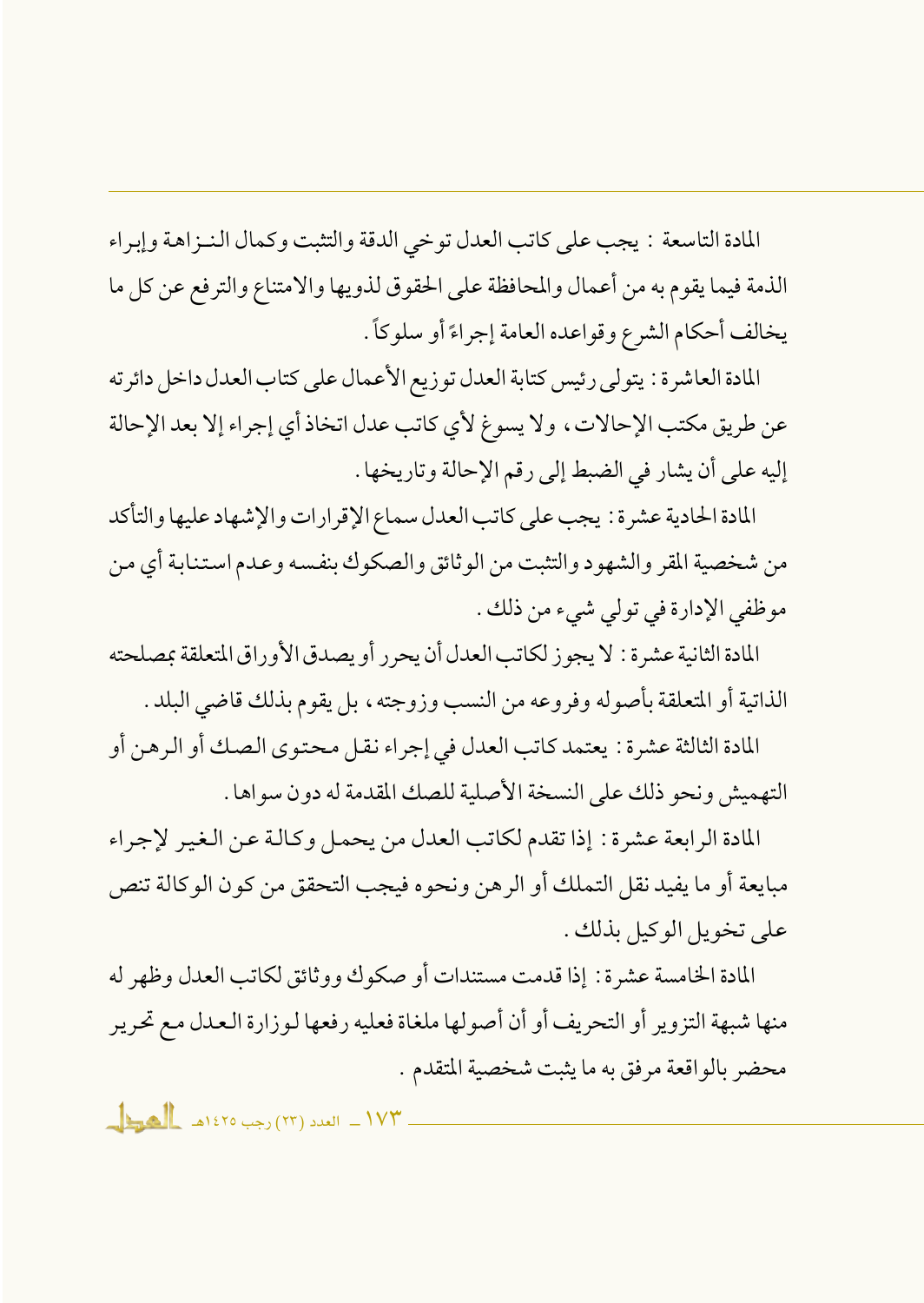المادة السادسة عشرة : إذا ظهر لكاتب العدل سلامة الصكوك والمستندات المقدمة إليه فإن كانت صادرة من إدارته فعليه الاستفسار عن سريان سجلاتها، أما إذا كانت صادرة من المحكمة فعليه بعث الصك مر فقاً به غو ذج الاستفسار المعد لهذا الغر ض من قبل الو زارة عبر القنوات الرسمية .

المادة السابعة عشرة : إذا كان الصك المقدم إلى كاتب العدل صادراً من خارج الولاية ، وكان بعد تاريخ ١٤٠١/ ٣/ ١٤٠٠هـ فيتم عرضه على الوزارة مع إرفاق صورة من إثبات شخصية المتقدم، وما كان قبله أو حاله لم يشترط النظام لها الولاية المكانية كالحالات الواردة في المادة الخامسة من هذه اللائحة فإن عليه الكتابة إلى الجهة المصدرة للصك للاستفسار عن سريان سجله مع أخذ صورة إثبات شخصية المتقدم .

المادة الثامنة عشرة : يتم بعث خطاب الاستفسار عن سريان سجل الصك وتلقى جواب ذلك عبر القنوات الرسمية، ولا يجوز بحال تسليم أو تسلَّم الخطاب مناولة . على أن يتم الاستفسار وتلقى الإجابة وفقاً للنموذج المعد من الوزارة لهذا الغرض مع إثبات رقم وتاريخ الإجابة في حال ضبطها .

المادة التاسعة عشرة: تقوم الإدارة الصادر منها الصك عند تلقى خطاب الاستفسار رسمياً بالبحث والإفادة عن النتيجة رسمياً طبقاً للنموذج المعد لهذا الغرض من قبل الوزارة .

المادة العشرون : بعد الانتهاء من إجراءات الضبط وتلاوته على أصحاب العلاقة وتوقيعه من كاتب العدل وكاتب الضبط ينظم الصك ثم يحال لتسجيله في السجل وتر قيمه وتظهيره، ثم يشرح على ضبطه بما يفيد أنه جرى عليه تنظيم صك برقم وتاريخ، ثم يشرح  $\frac{1}{2}$ ه بطل العدد (٢٣) رجب ١٤٢٥هـ ــ ١٧٤ ــ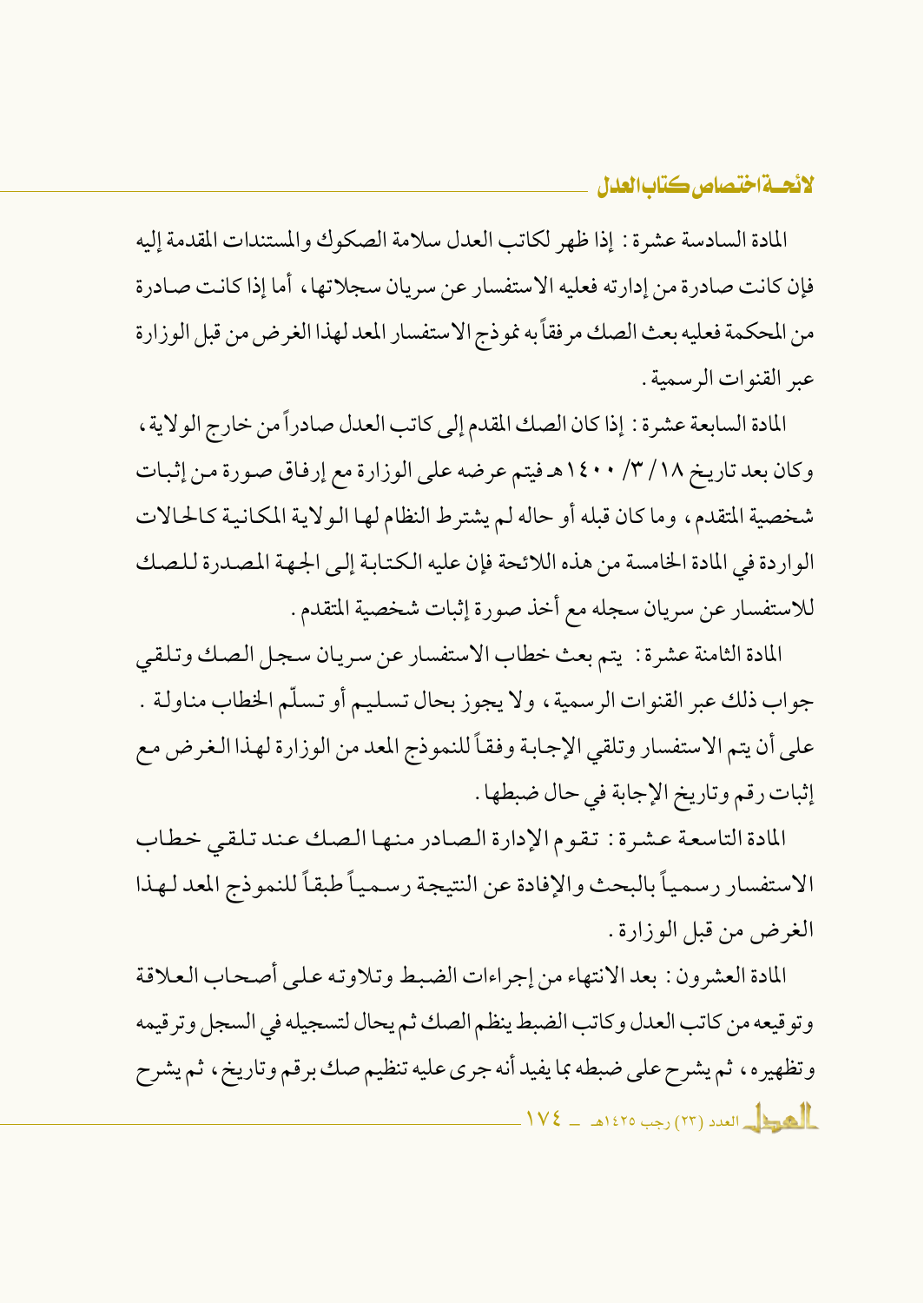على صك وسجل مستنده المبنى عليه بماتم من إجراء مع ختم وتوقيع الشروحات بعد أن يتم التأكد من نقلها إلى سجلها .

المادة الحادية والعشر ون : على كاتب العدل التحقق من أهلية وإثبات شخصية المتعاقدين والمقرين والشهو د أو المعر فين من واقع الو ثائق الر سمية المعتبر ة في إثبات الشخصية الصادرة من الجهة المختصة بذلك ، وتعريف من يلز م التعريف به وفي حال عدم تمكن أحد المتعاقدين من الحضور إلى إدراة كتابة العدل كـمُخدَّرة أو مريض فعلى كاتب العدل الشخوص إلى مكانه لأخذ إقراره بعد التحقق من هويته .

المادة الثانية والعشرون : لايتم خروج كاتب العدل للاقتضاء إلا بالإحالة إليه من رئيسه ، وعليه التأكد بدقة من كون صاحب الاقتضاء في الحالة المعتبرة شرعاً والتي تخول له الإقرار ونحوه، وإذا تبين له خلاف ذلك فعليه التوقف وإعداد مشهد يفيد خروجه ووقوفه على عدم أهلية طالب الاقتضاء، ويعطي صاحب العلاقة صورة منه إذا رغب في ذلك .

المادة الثالثة و العشرون : بعد الانتهاء من ضبط الإجراء يجب أخذ توقيع جميع من يلزم توقيعهم عليه و وضع بصمة إبهام من لا يحسن كتابة اسمه وتوقيعه، وليس لكاتب العدل ضبط معاملة لم يحضر أطرافها أو وكلاؤهم أو ترك الضبط دون توقيع، ويجب أن يكون ختمه الذاتي بجانب توقيعه .

المادة الرابعة والعشرون : مع مراعاة ما تقضى به التعليمات المنظمة لنقل ملكية القطعة المفرغة لا يجوز لكاتب العدل توثيق نقل ملكية قطعة مفرغة من أرض إلا بعد ورود موافقة من الجهة المعنية بذلك، أما إذا كانت ضمن مخطط معتمد فتفرغ بناء على ذلك مع إيضاح رقم المخطط ورقم القطعة وحدودها وأطوالها ومساحتها . وما يتعلق بالمساحة  $\frac{1}{\sqrt{2}}$ العدد (٢٣) (حب ١٤٢٥هـ  $\frac{1}{\sqrt{2}}$ هـا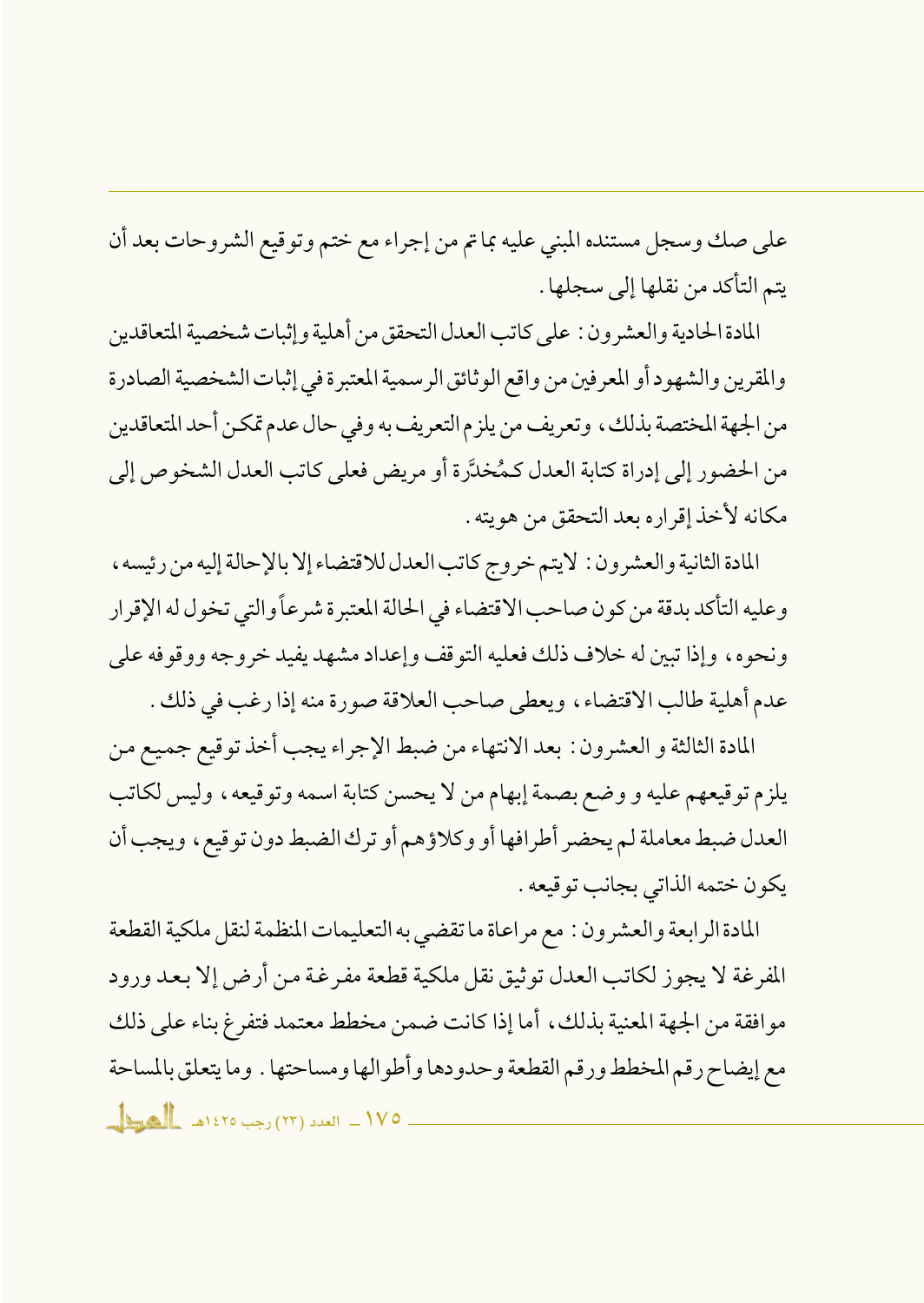والأطوال والقيمة يتعين تدوينه في صك الإفراغ كتابة ورقماً والتأشير عليها في المخطط وفي بيان يرفق به محتوياً تسلسل أرقام القطع بما يفيد أنها أفرغت بموجب صك يشار إلى رقمه وتاريخه .

المادة الخامسة والعشرون : في حالة كون المبيع شقة أو محلاً تجارياً في إحدى العمائر على كاتب العدل مراعاة وصف المبيع وصفاً دقيقاً بإيضاح حدوده وأطواله ومساحته بتحديد الطابق ورقم الشقة أو المحل، وكذلك نصيب المشتري من الأرض المقام عليها المبنى إذا كان البيع مشتملاً على ذلك، وتحديد حقوق الارتفاق من طرق وممر ات وسطوح ومو اقف سيارات وغير ه وفق مخطط هندسي أو قر ار مساحي مصدق من الجهة المختصة .

المادة السادسة والعشرون : لا يجوز لكاتب العدل تو ثبق منحة أرض سكنية أو زراعية إلا بعد الاطلاع على أمر المنح أو صورته وإقرار مندوب الجهة وتوقيعه مع الإشارة إلى رقم أمر المنح وتاريخه في الضبط، ويتم حفظ وثيقة المنحة وصورة الأمر السامي وصورة من إثبات شخصية الممنوح لدى الإدارة مع الإشارة إلى رقم صك المنحة وتاريخه في المعاملة قبل إيداعها الحفظ.

المادة السابعة والعشرون : يجرى توثيق عقارات المرافق الحكومية عند ورود خطاب من الجهة المختصة ير فق به قرار من صاحب الصلاحية بتخصيص الموقع مر فقاً حكومياً وفق مخطط معتمد يشار إلى رقمه وتاريخه، وحضور ممثل عن الإدارة ذات العلاقة ويسجل الصك باسم أملاك الدولة لصالح الجهة ذات العلاقة وتسلم صورة من الصك ويوسل الأصل إلى مصلحة أملاك الدولة .

المادة الثامنة والعشرون : إذا كانت الصكوك صادرة من كاتب العدل بناء على إقرار  $1V$ حداد (٢٣) رجب ١٤٢٥هـ ــ ١٧٦]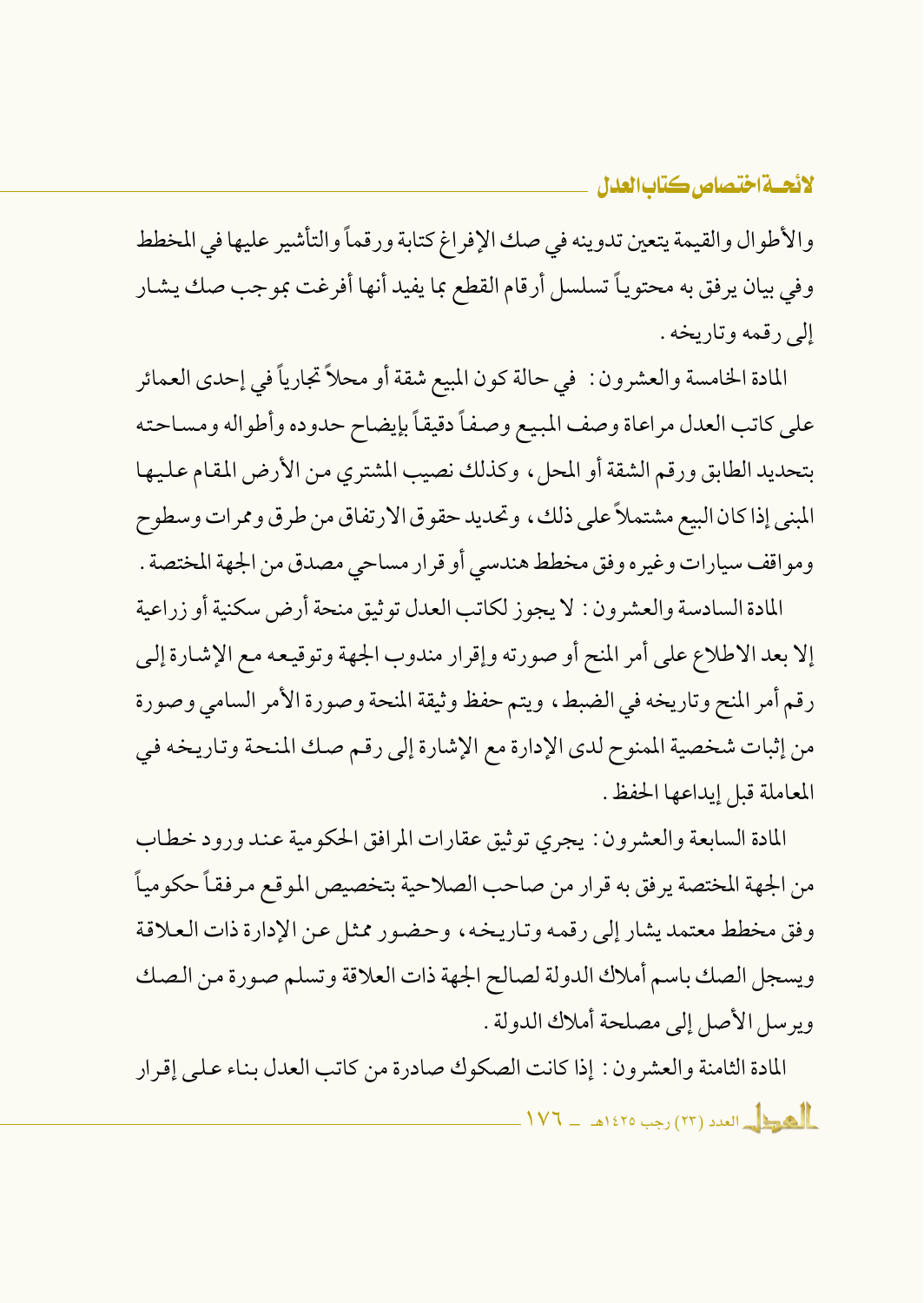مندوب الجهة المختصة استناداً إلى الأوامر السامية، ثم يراد تعديل المساحة بزيادة فيتعين عدم إجراء التعديل بالزيادة إلا بعد الاطلاع على نص الأمر السامي الذي يخول الجهة المختصة إجراء هذا التعديل.

المادة التاسعة والعشر ون : ليس لكاتب العدل تعديل الحدود والأطوال بالزيادة فيماتم توثيقه لديه أو لدى سلفه إلا إذا وقع خطأ قلمي أو مطبعي بشأن حد أو ذرعه ، فإن على كاتب العدل القائم على رأس العمل أن يعدل ذلك ليتفق مع أصله المفرغ منه مع التنويه عن سبب ذلك التعديل في هامش ضبطه وسجله مع أخذ توقيع صاحب العلاقة بذلك وما عدا ما ذكر فهو من اختصاص المحكمة المختصة .

المادة الثلاثون: يجب على كاتب العدل مراعاة الدقة في تدوين التهميشات والشروحات على الضبوط والسجلات والصكوك في حينها، وإذا كان التعديل مختصاً بالنقص من المساحة أو الأطوال أو تغير الجهات أو عرض الشوارع أو تعديل الاسم أو رقم سجله المدنى وتاريخه فلا بد من الإشارة إلى مستند التعديل ومسوغه بالرقم والتاريخ وتوقيع صاحب العلاقة ، وإذا كان التعديل في قيمة المبيع فينص على رضا الطرفين بذلك ويؤخذ توقيعهما مذيلاً ذلك كله بتوقيع كاتب العدل وختمه على ماتم إجراؤه .

المادة الحادية والثلاثون : عند توثيق عقد شركة أو أحد ملاحقها يجب الاطلاع على بنود العقد ووثائق الشركاء أصالة ووكالة ويدون ملخص عقد الشركة في صحيفة الضبط ويؤخذ توقيع أصحاب العلاقة وكاتب العدل، ويتم الشرح على كل نسخة من نسخ العقد بأنه جرى ضبط وتوثيق عقد أو ملحق هذه الشركة ويذيل ذلك بتوقيع كاتب العدل وختمه الذاتي والرسمي . على أن يكون ذلك مربو طاً بالو لاية المكانية لكاتب العدل .

 $\frac{1}{\sqrt{2}}$ العدد (٢٣) رجب ١٤٢٥هـ  $\frac{1}{\sqrt{2}}$ هيما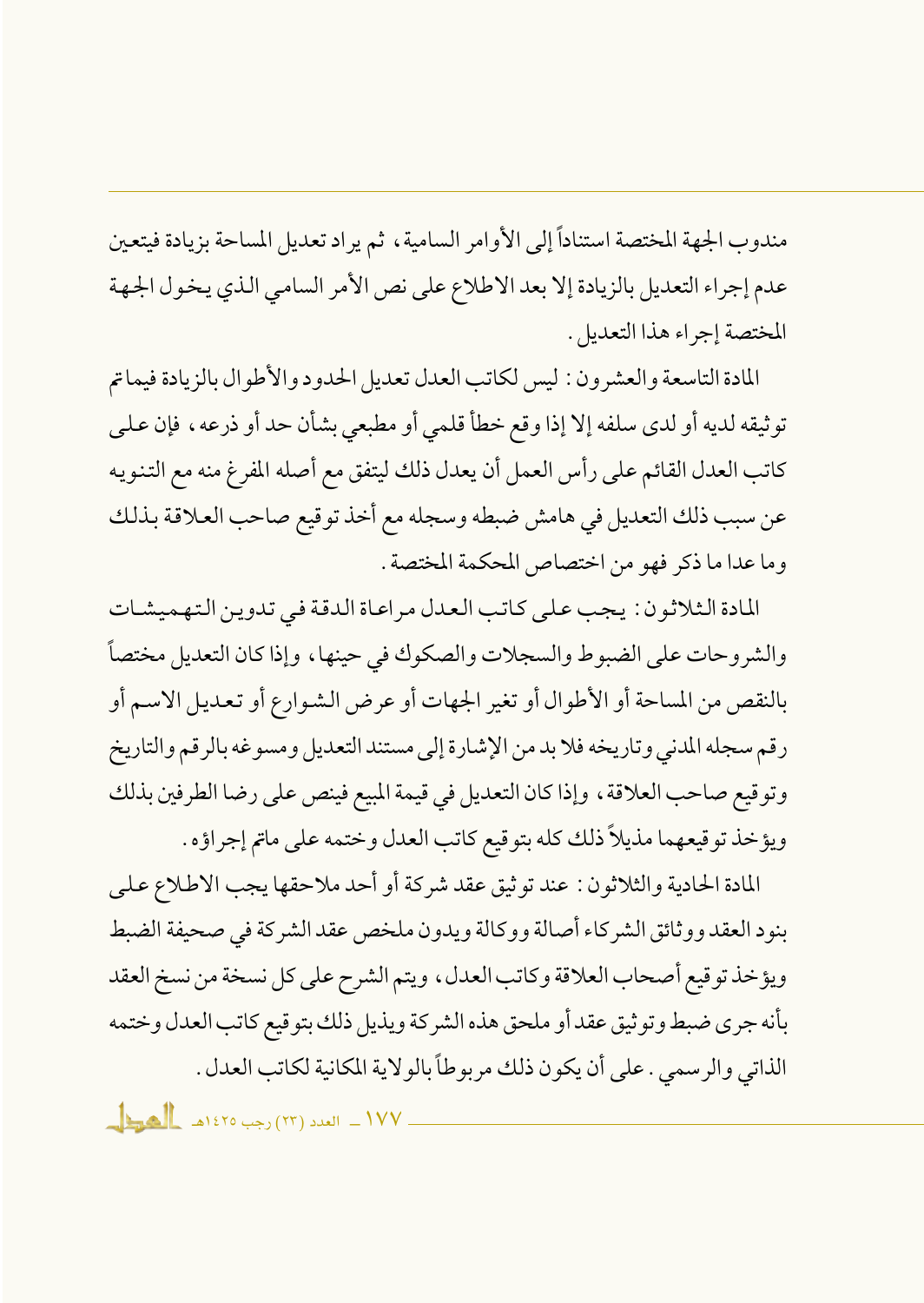المادة الثانية والثلاثون : إذا فصل كاتب العدل أو كفّت يده أو لحق به ما ينقص من أهليته الشرعية أو قدراته العقلية وقد صدرت منه معاملات نظمت صكو كها ولم تسجل أو سجلت في السجل ولم يوقع عليها أو يختمها بختمه الذاتي فلا يسوغ لخلفه تسجيلها أو الأمر بتسجيلها، ويتخذ في هذه الحالات ما يتخذ في حالة وفاة كاتب العدل، أما إذا كانت المعاملة منظمة ممن ذكر بطريقة مخالفة للإجراءات الشرعية والتعليمات النظامية فعلى كاتب العدل الخلف الرفع إلى وزارة العدل .

المادة الثالثة والثلاثون : مع مراعاة ما ورد في المادة (١٩٠) من نظام تركيز مسؤوليات القضاء الشرعي ليس لكاتب العدل إطلاع أي شخص على ضبوط وسجلات إدارته سواء كان الإطلاع خطياً أو شخصياً، وإذا كان الطلب وارداً من جهة رسمية ، فإن ذلك خاضع لتقدير رئيس الإدارة وتحت طائلة مسؤوليته في حالة موافقته ، كما لا يجوز بأي حال تمكين صاحب العلاقة من حمل الضبوط أو السجلات أو المعاملات أو المكاتبات التبي انتهت إجراءتها أو التي لازالت تحت الإجراء الذي يتم بين كاتب العدل ومنسوبي الإدارة .

المادة الرابعة والثلاثون : إذا عرض على كاتب العدل صك أو صورة صك لم يعثر على أصله رغم البحث عنه لا ضبط له ولا سجل فلا اعتبار له ، ويتعين على كاتب العدل أخذ ما يثبت شخصية المتقدم وتحرير محضر بالواقعة ورفعه للوزارة .

المادة الخامسة والثلاثون: إذا عرض على كاتب العدل صكوك فقدت سجلاتها وضبو طها أو أحدهما فعلى كاتب العدل الكتابة إلى الو زار ة لتتولى بعثه إلى الدائر ة المختصة بمحكمة التمييز لتدقيق هذه الصكوك وتقرير ما يلزم بشأنها .

المادة السادسة والثلاثون: إذا ورد إلى كاتب العدل من المحكمة أو من وزارة العدل ما  $N$ له العدد (٢٣) رجب ١٤٢٥هـ ــ ١٧٨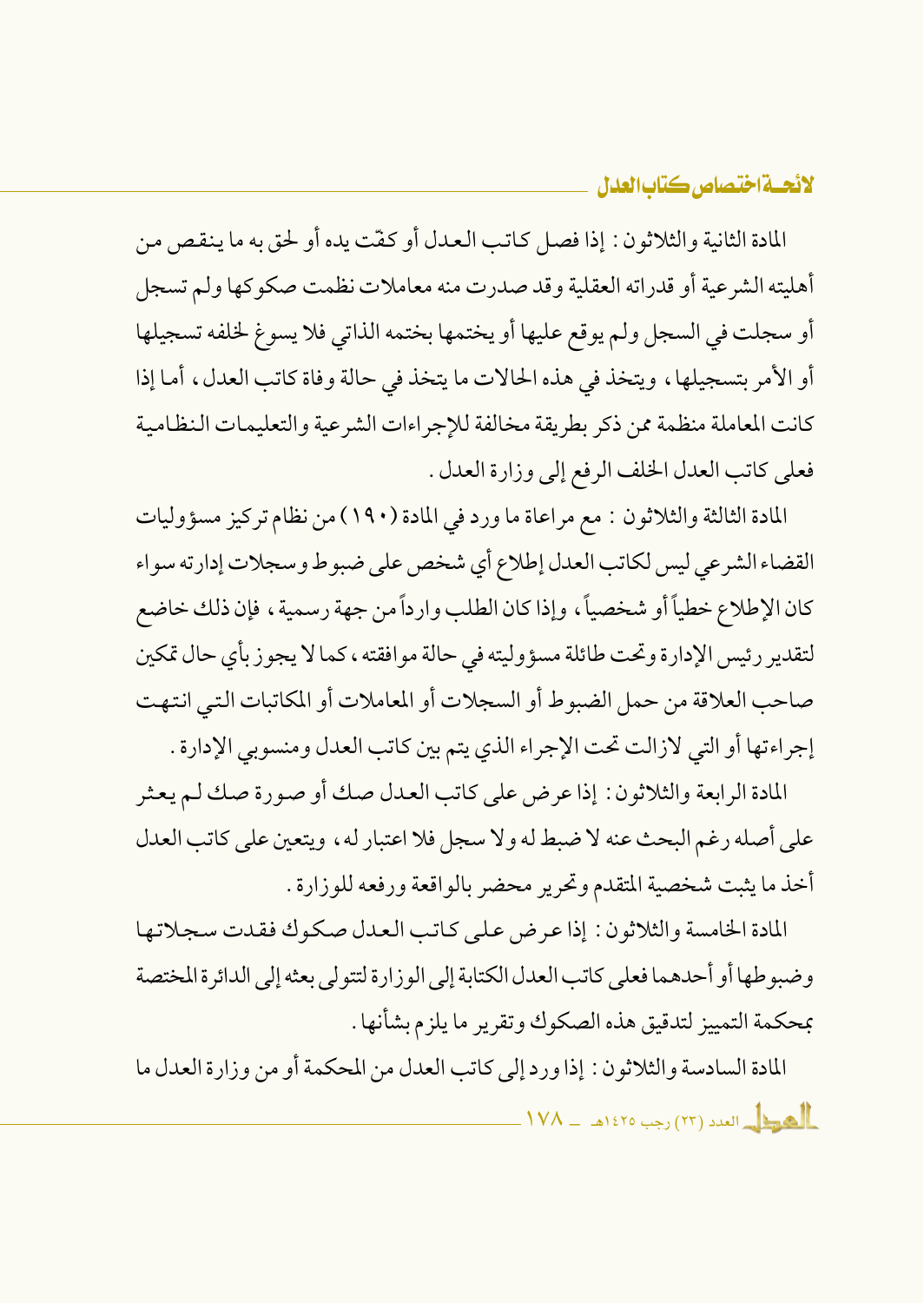يوجب التحفظ على سجلات صكوك شخص ما فيجب عليه التأشير على سجلاتها وحجزها تحفظاً حتى يرد ما ينقض ذلك، مع إفادة الجهة المعنية بما أجراه في حينه، وما سوى ذلك فلا يجوز فيه إجراء التحفظ بأي حال من الأحوال وعليه إفهام الجهة الراغبة بمخاطبة وزارة العدل بذلك .

المادة السابعة والثلاثون: الصكوك والإقرارات التي لا تستند في إثبات الملكية على صكوك شرعية مستكملة إجراءات التملك لا يجوز الاعتماد عليها مطلقاً، ويفهم صاحب العلاقة بمراجعة الجهات المعنية .

المادة الثامنة والثلاثون : ما عدا الحالات التي يكون فيها الولى على القاصر هو الأب أو كون البائع مقراً بالبيع وقبض الثمن في حياة المشترى، فليس لكاتب العدل توثيق عقد بيع أو عقد شركة أو شراء أو مناقلة أو ما في معناها في حق الغائب والمحجو ر عليه و القاصر ومن هو عاجز عن النطق والكتابة ولغة الإشارة ومن هو فاقد الأهلية بل مرد ذلك إلى المحكمة .

المادة التاسعة والثلاثون : لا يجوز لكاتب العدل اعتماد الوثائق الصادرة من خبارج المملكة العربية السعو دية إلا بعد تصديق وزارة العدل عليها ومو افقتها للوجه الشرعي والتعليمات .

المادة الأربعون : ما عدا ما يؤول للأشخاص بطريق الإرث حسب التعليمات المنظمة لذلك، لا يجوز لكاتب العدل أن يوثق عقد بيع أو شراء أو رهن أو ما يفيد تملك عقار لغير السعوديين إلا بموافقة الجهة المختصة بالإذن في ذلك .

المادة الحادية والأربعون: في حال التقدم بطلب إدماج صكوك العقارات في صك  $\frac{1}{\sqrt{2}}$ العدد (٢٣) رجب ١٤٢٥هـ  $\frac{1}{\sqrt{2}}$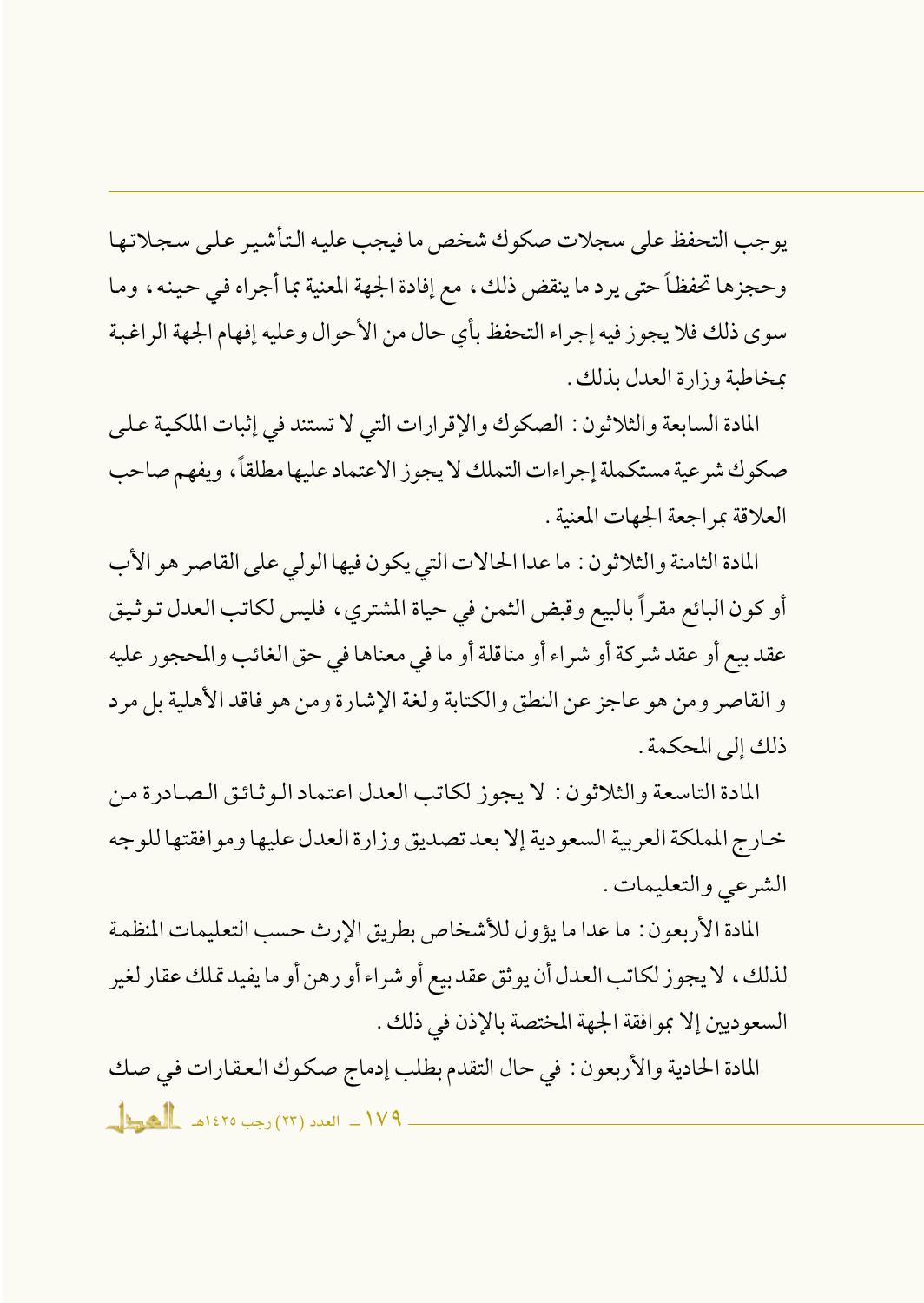واحد يقوم كاتب العدل بإجراء ذلك إذا كانت هذه الصكوك كلها صادره من كتابة العدل سارية المفعول مستكملة إجراءاتها الشرعية والنظامية ومحدوداتها متجاورة غير مفصولة بشوارع أو أملاك لآخرين ولا يوجد ما يمنع من ذلك نظاماً .

المادة الثانية والأربعون: عند بيع العقار العائد لغير السعوديين من غير مواطني دول مجلس التعاون تستحصل النسبة المقررة من قيمة العقار عن طريق الإدارة المالية بوزارة العدل أو مؤسسة النقد أو أحد فروعها ويشار في الضبط إلى رقم وتاريخ الخطاب وأمر الاستيفاء .

المادة الثالثة والأربعون : لا يجوز تسليم صكوك العقار أو ما في معناها إلا بعد استيفاء هذه الصكوك لجميع الإجراءات الشرعية والنظامية، ويشار في جلد التسليم إلىي رقم جلد الضبط وصحيفته ونوع الإجراء إن كان شرحاً ورقم وتاريخ الصـك إذ أُصدر صك جديد، ويدون على صحيفة الضبط رقم و تاريخ تسليم الصك من واقع جلد التسليم .

المادة الرابعة والأربعون: مع مراعاة ما ورد في المادة (١٨) من نظام تركيز مسئوليات القضاء الشرعي فإن صكوك أقارير الوكالات والكفالات والرهونات والوصايا وتغيير الأسماء والمنح السكنية والتنازل عن الجنسية والإرث يكتفي فيها بالضبط عن السجل ويجرى على الضبط ما يجرى على السجل ويدون عليها ما يفيد ذلك وتحفظ بقسم السجلات .

المادة الخامسة والأربعون: تسلم صكوك تملك العقار بعد انتهاء جميع إجراءاتها لصاحب العلاقة أو لوكيله إذا كانت وكالته تخوله التسلُّم بعد التأكد من إثبات شخصيته ، ويؤخذ توقيع مستلم الصك في الدفتر المخصص لذلك .  $\mathbb{R}$ ه بطل العدد (٢٢) رجب ١٤٢٥هـ  $\mathbb{R}^3$  – ۱۸۰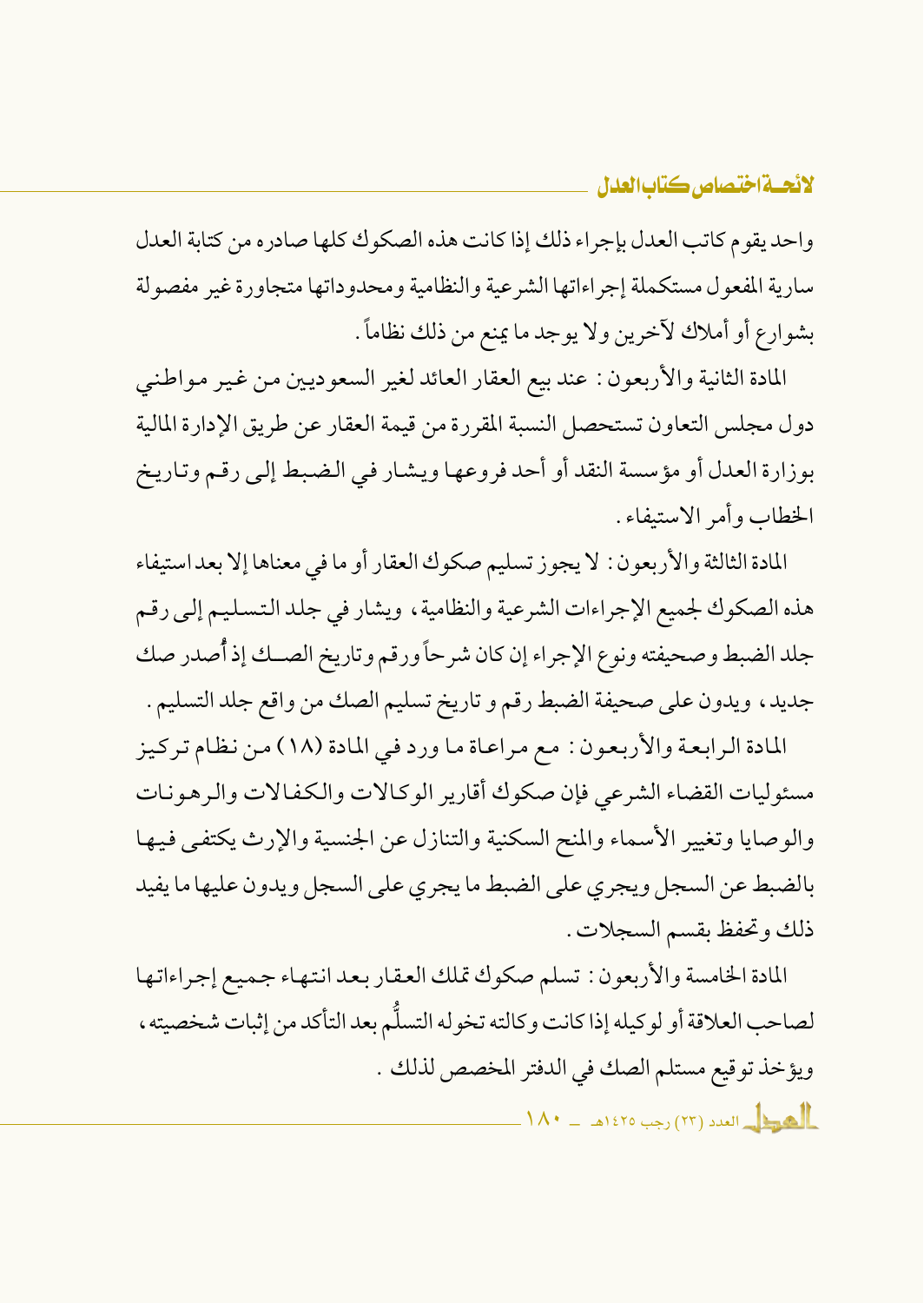المادة السادسة والأربعون : عند التقدم بطلب إخراج صك بدل المفقود لعقار يجب حضور صاحب الصك شخصياً أو بوكالة ينص فيها بتخويله إخراج صك بدل مفقود ويعين فيها موقع العقار ورقم الصك وتاريخه ويقيد الاستدعاء ويحفظ في الإدارة في ملف خاص تحت اسم طلبات بدل المفقود، ويجب التأكد من سريان سجل الصك وأنه موجود في الإدارة مع مخاطبة مؤسسة النقد (إدارة مراقبة البنوك) والإعلان في إحدى الجرائد المحلية في البلد موقع العقار ، ويحتفظ بنسخة من الجريدة مع الطلب في الملف المنوه عنه، وبعد مضى شهر على الإعلان واكتمال ما ذكر يخرج صك بدل المفقود ويدون عليه وعلى سجله بأنه صك بدل مفقود .

المادة السابعة والأربعون : لا يجوز لكاتب العدل إخر اج الضبوط بأي حال من الأحوال إلا في الحالات التي نص النظام على جو از اقتضاء كاتب العدل وشخوصه خارج إدارته ، أما السجلات فلا يجوز إخراجها من الإدارة إطلاقاً .

المادة الثامنة والأربعون : يجب حفظ الضبوط والسجلات في مكان محرز لوقايتها من جميع ما يؤثر فيها من العبث أو يؤثر في سلامة استمرارها، ويكون ذلك في الأماكن المخصصة لها، ويعد كاتب العدل مسؤولاً مسؤولية مباشرة عن ضبوط وسجلات إدارته في كتابات العدل التي ليس بها كاتب عدل سواه ، وإذا كان للسجلات إدارة مستقلة فتكون تحت إشراف رئيس الإدارة .

المادة التاسعة والأربعون : الضبوط تكون متسلسلة تسلسلاً واحداً وتأخذ رقماً واحداً لجميع كتاب العدل في الإدارة . وأيضا تكون السجلات كذلك .

المادة الخمسون : يجب على كاتب العدل في حال فتح ضبط أو سجل جديد الإشارة  $\frac{1}{\sqrt{1-\frac{1}{2}}}\cdot 1270$  (جب $(17)$ ) العدد